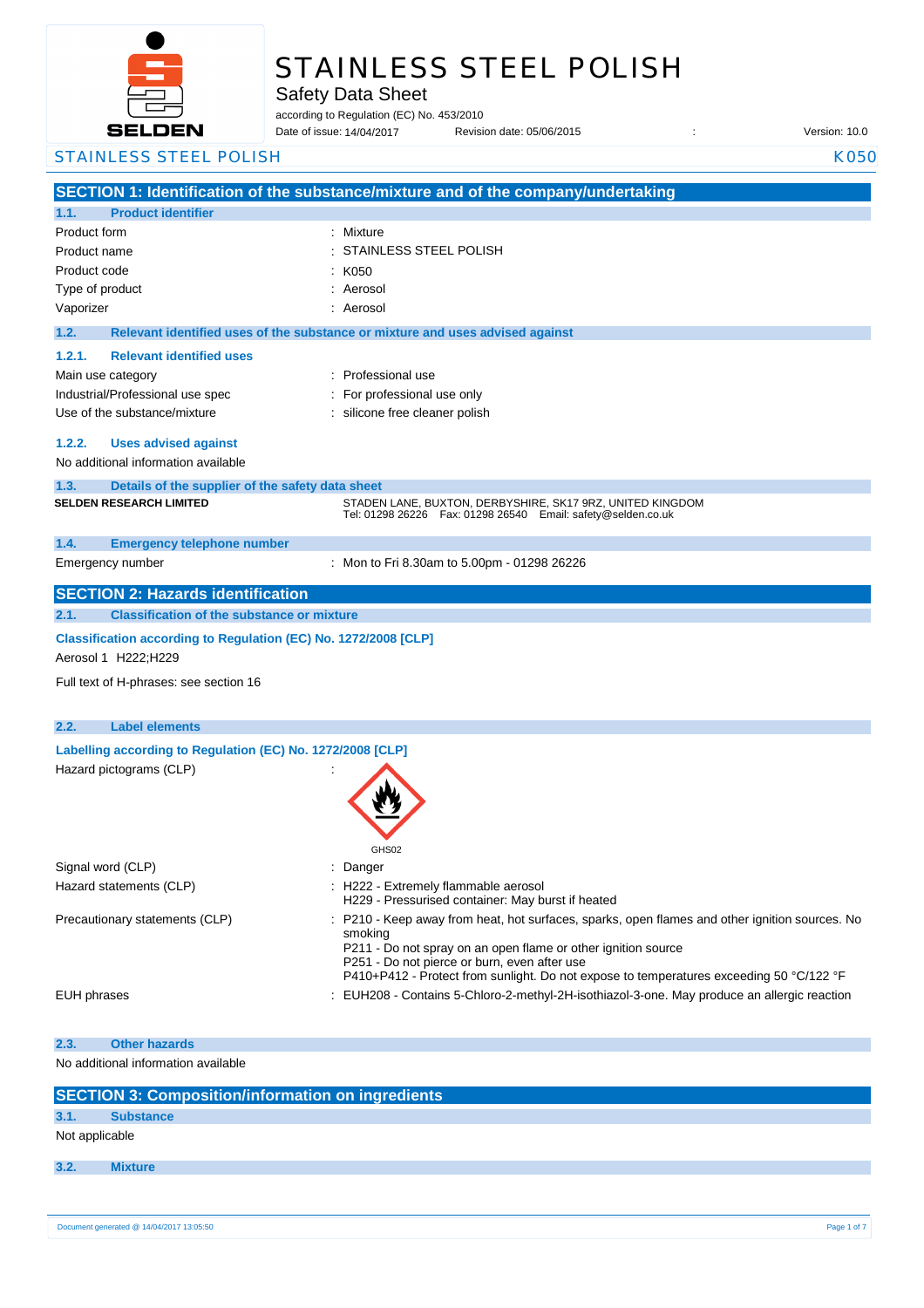according to Regulation (EC) No. 453/2010

| <b>Name</b>                                                                     | <b>Product identifier</b>                                                                                 | %        | <b>Classification according to</b><br>Directive 67/548/EEC | <b>Classification according to</b><br><b>Regulation (EC) No.</b><br>1272/2008 [CLP] |
|---------------------------------------------------------------------------------|-----------------------------------------------------------------------------------------------------------|----------|------------------------------------------------------------|-------------------------------------------------------------------------------------|
| Hydrocarbons, C10-13, n-alkanes,<br>isoalkanes, cyclics, < 2% aromatics         | (CAS No) 64742-48-9<br>(EC no) 918-481-9<br>(EC index no) 649-327-00-6<br>(REACH-no) 01-<br>2119457273-39 | $5 - 15$ | R <sub>10</sub>                                            | Flam. Lig. 3, H226<br>Asp. Tox. 1, H304                                             |
| propane<br>substance with national workplace exposure<br>$limit(s)$ (DK, $IE$ ) | (CAS No) 74-98-6<br>(EC no) 200-827-9<br>(EC index no) 601-003-00-5                                       | $5 - 15$ | $F +: R12$                                                 | Flam, Gas 1, H220                                                                   |
| butane<br>substance with national workplace exposure<br>$limit(s)$ (DK, GB, IE) | (CAS No) 106-97-8<br>(EC no) 203-448-7<br>(EC index no) 601-004-00-0                                      | $5 - 15$ | $F +: R12$                                                 | Flam. Gas 1, H220<br>Press, Gas                                                     |

Full text of R- and H-phrases: see section 16

|                                       | <b>SECTION 4: First aid measures</b>                        |                                                                                                                                                                                               |
|---------------------------------------|-------------------------------------------------------------|-----------------------------------------------------------------------------------------------------------------------------------------------------------------------------------------------|
| 4.1.                                  | <b>Description of first aid measures</b>                    |                                                                                                                                                                                               |
|                                       | First-aid measures general                                  | : Get medical advice/attention if you feel unwell.                                                                                                                                            |
|                                       | First-aid measures after inhalation                         | Remove person to fresh air and keep comfortable for breathing.                                                                                                                                |
| First-aid measures after skin contact |                                                             | Wash with plenty of soap and water.                                                                                                                                                           |
|                                       | First-aid measures after eye contact                        | IF IN EYES: Rinse cautiously with water for several minutes. Remove contact lenses, if present<br>and easy to do. Continue rinsing. If eye irritation persists: Get medical advice/attention. |
|                                       | First-aid measures after ingestion                          | : Do NOT induce vomiting. Rinse mouth. Drink plenty of water. Get medical advice/attention.                                                                                                   |
| 4.2.                                  | Most important symptoms and effects, both acute and delayed |                                                                                                                                                                                               |
|                                       | Symptoms/injuries                                           | : Not expected to present a significant hazard under anticipated conditions of normal use.                                                                                                    |
|                                       | Symptoms/injuries after inhalation                          | : May cause respiratory irritation.                                                                                                                                                           |
|                                       | Symptoms/injuries after skin contact                        | Repeated exposure may cause skin dryness or cracking.                                                                                                                                         |
|                                       | Symptoms/injuries after eye contact                         | : Causes eye irritation.                                                                                                                                                                      |
|                                       | Symptoms/injuries after ingestion                           | : May cause a light irritation of the linings of the mouth, throat, and gastrointestinal tract.                                                                                               |
| 4.3.                                  |                                                             | Indication of any immediate medical attention and special treatment needed                                                                                                                    |
|                                       | Treat symptomatically.                                      |                                                                                                                                                                                               |
|                                       | <b>SECTION 5: Firefighting measures</b>                     |                                                                                                                                                                                               |
| 5.1.                                  | <b>Extinguishing media</b>                                  |                                                                                                                                                                                               |
|                                       | Suitable extinguishing media                                | : Carbon dioxide. Dry powder. Foam.                                                                                                                                                           |
| 5.2.                                  | Special hazards arising from the substance or mixture       |                                                                                                                                                                                               |
| Fire hazard                           |                                                             | : Extremely flammable aerosol.                                                                                                                                                                |
|                                       | Explosion hazard                                            | : Explosion risk in case of fire.                                                                                                                                                             |
| 5.3.                                  | <b>Advice for firefighters</b>                              |                                                                                                                                                                                               |
|                                       | Firefighting instructions                                   | : Use water spray or fog for cooling exposed containers.                                                                                                                                      |
|                                       |                                                             |                                                                                                                                                                                               |
|                                       | <b>SECTION 6: Accidental release measures</b>               |                                                                                                                                                                                               |
| 6.1.                                  |                                                             | Personal precautions, protective equipment and emergency procedures                                                                                                                           |
|                                       | General measures                                            | : Remove ignition sources.                                                                                                                                                                    |
| 6.1.1.                                | For non-emergency personnel                                 |                                                                                                                                                                                               |
|                                       | <b>Emergency procedures</b>                                 | : Evacuate unnecessary personnel.                                                                                                                                                             |
|                                       |                                                             |                                                                                                                                                                                               |
| 6.1.2.                                | For emergency responders                                    |                                                                                                                                                                                               |
|                                       | Protective equipment                                        | : Use personal protective equipment as required.                                                                                                                                              |
| 6.2.                                  | <b>Environmental precautions</b>                            |                                                                                                                                                                                               |
|                                       | Avoid release to the environment.                           |                                                                                                                                                                                               |
| 6.3.                                  | Methods and material for containment and cleaning up        |                                                                                                                                                                                               |
| For containment                       |                                                             | : Collect spillage.                                                                                                                                                                           |
|                                       | Methods for cleaning up                                     | : Soak up spills with inert solids, such as clay or diatomaceous earth as soon as possible.                                                                                                   |
| 6.4.                                  | <b>Reference to other sections</b>                          |                                                                                                                                                                                               |
|                                       |                                                             | For further information refer to section 8: "Exposure controls/personal protection". For further information refer to section 13.                                                             |
|                                       | <b>SECTION 7: Handling and storage</b>                      |                                                                                                                                                                                               |
| 7.1.                                  | <b>Precautions for safe handling</b>                        |                                                                                                                                                                                               |
|                                       | Additional hazards when processed                           | : Pressurized container: Do not pierce or burn, even after use.                                                                                                                               |
|                                       | Document generated @ 14/04/2017 13:05:50                    | Page 2 of 7                                                                                                                                                                                   |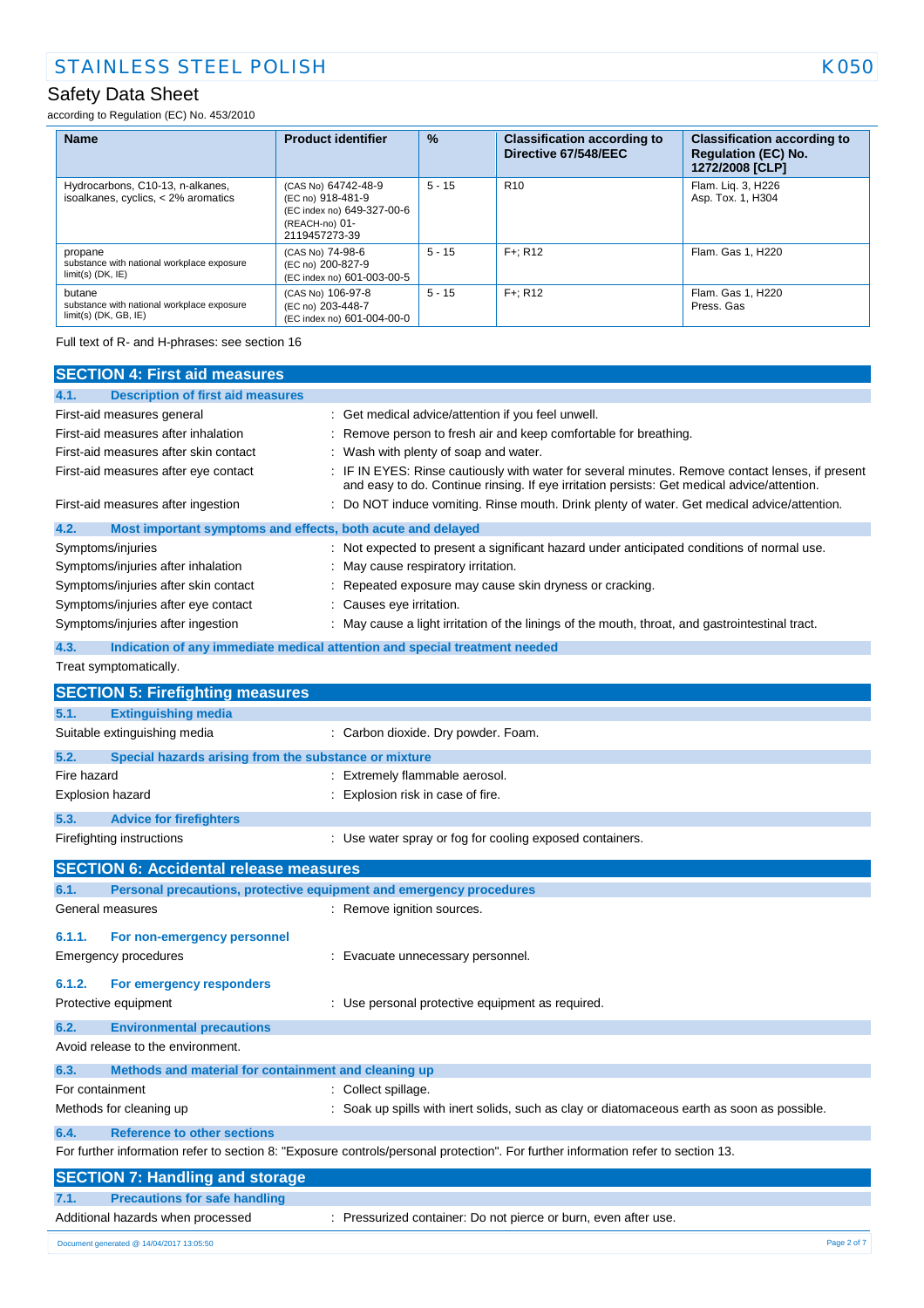according to Regulation (EC) No. 453/2010

| Precautions for safe handling                                        | : Do not spray on an open flame or other ignition source.                                                        |  |
|----------------------------------------------------------------------|------------------------------------------------------------------------------------------------------------------|--|
| Hygiene measures                                                     | : Do not eat, drink or smoke when using this product.                                                            |  |
| Conditions for safe storage, including any incompatibilities<br>7.2. |                                                                                                                  |  |
| <b>Technical measures</b>                                            | : Does not require any specific or particular technical measures.                                                |  |
| Storage conditions                                                   | Keep away from ignition sources. Protect from sunlight. Do not expose to temperatures<br>exceeding 50 °C/122 °F. |  |
| Incompatible products                                                | : Oxidizing agent. Strong acids. Strong bases.                                                                   |  |
| Incompatible materials                                               | Direct sunlight. Heat sources. Sources of ignition.                                                              |  |
| Special rules on packaging                                           | : Keep only in original container.                                                                               |  |
| 7.3.<br>Specific end use(s)                                          |                                                                                                                  |  |

No additional information available

# **SECTION 8: Exposure controls/personal protection**

| 8.1.<br><b>Control parameters</b> |                                               |                                                                             |
|-----------------------------------|-----------------------------------------------|-----------------------------------------------------------------------------|
| propane (74-98-6)                 |                                               |                                                                             |
| Denmark                           | Local name                                    | Propan                                                                      |
| Denmark                           | Grænseværdie (langvarig) (mg/m <sup>3</sup> ) | 1800 mg/m <sup>3</sup>                                                      |
| Denmark                           | Grænseværdie (langvarig) (ppm)                | 1000 ppm                                                                    |
| Ireland                           | Local name                                    | Propane                                                                     |
| Ireland                           | OEL (8 hours ref) (ppm)                       | 1000 ppm                                                                    |
| Ireland                           | Notes (IE)                                    | Asphx                                                                       |
| butane (106-97-8)                 |                                               |                                                                             |
| Denmark                           | Local name                                    | n-Butan                                                                     |
| Denmark                           | Grænseværdie (langvarig) (mg/m <sup>3</sup> ) | 1200 mg/m <sup>3</sup>                                                      |
| Denmark                           | Grænseværdie (langvarig) (ppm)                | 500 ppm                                                                     |
| Ireland                           | Local name                                    | <b>Butane</b>                                                               |
| Ireland                           | OEL (8 hours ref) (ppm)                       | 1000 ppm                                                                    |
| United Kingdom                    | Local name                                    | <b>Butane</b>                                                               |
| United Kingdom                    | WEL TWA (mg/m <sup>3</sup> )                  | 1450 mg/m <sup>3</sup>                                                      |
| United Kingdom                    | WEL TWA (ppm)                                 | 600 ppm                                                                     |
| United Kingdom                    | WEL STEL (mg/m <sup>3</sup> )                 | 1810 mg/m <sup>3</sup>                                                      |
| United Kingdom                    | WEL STEL (ppm)                                | 750 ppm                                                                     |
| United Kingdom                    | Remark (WEL)                                  | Carc, (only applies if Butane contains more than 0.1%<br>of buta-1,3-diene) |

| : Not required for normal conditions of use            |
|--------------------------------------------------------|
| : In case of repeated or prolonged contact wear gloves |
| : Not required for normal conditions of use            |
| : Not required for normal conditions of use            |
| : Not required for normal conditions of use            |
|                                                        |

| <b>SECTION 9: Physical and chemical properties</b>            |                     |  |  |  |
|---------------------------------------------------------------|---------------------|--|--|--|
| Information on basic physical and chemical properties<br>9.1. |                     |  |  |  |
| Physical state                                                | $:$ Liquid          |  |  |  |
| Appearance                                                    | : Aerosol.          |  |  |  |
| Colour                                                        | : white.            |  |  |  |
| Odour                                                         | : characteristic.   |  |  |  |
| Odour threshold                                               | : No data available |  |  |  |
| рH                                                            | : No data available |  |  |  |
| Relative evaporation rate (butylacetate=1)                    | : No data available |  |  |  |
| Melting point                                                 | : No data available |  |  |  |
| Freezing point                                                | : No data available |  |  |  |
| Boiling point                                                 | : No data available |  |  |  |
|                                                               |                     |  |  |  |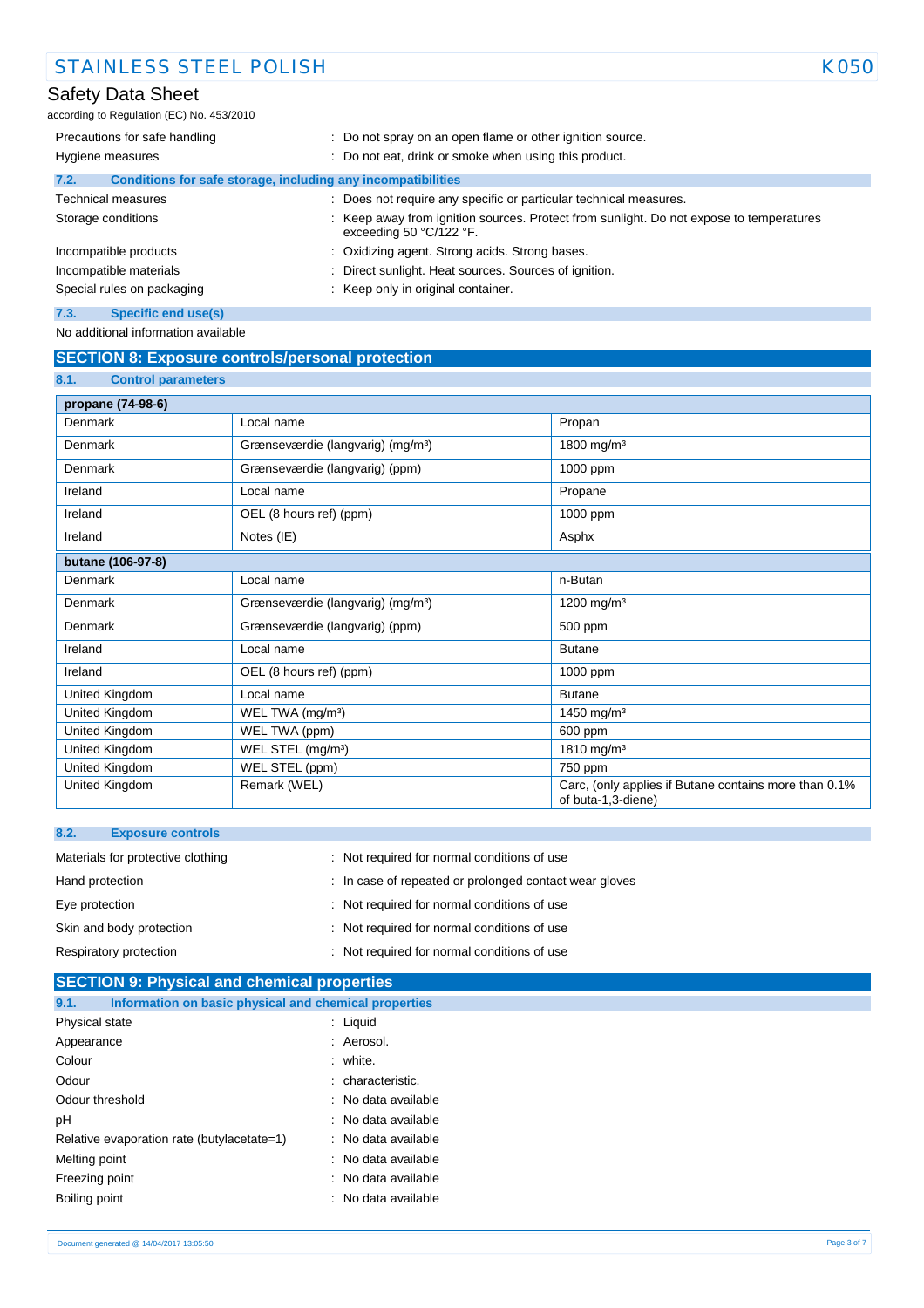according to Regulation (EC) No. 453/2010

| Flash point                      | : No data available |
|----------------------------------|---------------------|
| Auto-ignition temperature        | : No data available |
| Decomposition temperature        | : No data available |
| Flammability (solid, gas)        | : No data available |
| Vapour pressure                  | : No data available |
| Relative vapour density at 20 °C | : No data available |
| Relative density                 | : 0.82              |
| Solubility                       | : No data available |
| Log Pow                          | : No data available |
| Viscosity, kinematic             | : No data available |
| Viscosity, dynamic               | : No data available |
| Explosive properties             | : No data available |
| Oxidising properties             | : No data available |
| Explosive limits                 | : No data available |

### **9.2. Other information**

No additional information available

|                                             | <b>SECTION 10: Stability and reactivity</b> |  |
|---------------------------------------------|---------------------------------------------|--|
| 10.1.                                       | <b>Reactivity</b>                           |  |
| Pressurised container: May burst if heated. |                                             |  |
| 10.2.                                       | <b>Chemical stability</b>                   |  |
|                                             | Stable under normal conditions.             |  |
| 10.3.                                       | <b>Possibility of hazardous reactions</b>   |  |
|                                             | No additional information available         |  |
| 10.4.                                       | <b>Conditions to avoid</b>                  |  |
|                                             | Direct sunlight. Heat. Open flame.          |  |
| 10.5.                                       | <b>Incompatible materials</b>               |  |
|                                             | No additional information available         |  |
| 10.6.                                       | <b>Hazardous decomposition products</b>     |  |

No additional information available

| <b>SECTION 11: Toxicological information</b>          |                             |
|-------------------------------------------------------|-----------------------------|
| Information on toxicological effects<br>11.1.         |                             |
| Acute toxicity                                        | : Not classified            |
| Skin corrosion/irritation                             | : Not classified            |
| Serious eye damage/irritation                         | : Not classified            |
| Respiratory or skin sensitisation                     | $\therefore$ Not classified |
| Germ cell mutagenicity                                | : Not classified            |
| Carcinogenicity                                       | : Not classified            |
| Reproductive toxicity                                 | $\therefore$ Not classified |
| Specific target organ toxicity (single exposure)      | : Not classified            |
| Specific target organ toxicity (repeated<br>exposure) | : Not classified            |
| Aspiration hazard                                     | : Not classified            |
| <b>STAINLESS STEEL POLISH</b>                         |                             |

## Vaporizer **Aerosol**

**SECTION 12: Ecological information**

|       |                 | <u> 1920 : 1941 : 2011 - 1941 1942</u> |
|-------|-----------------|----------------------------------------|
|       |                 |                                        |
| 12.1. | <b>Toxicity</b> |                                        |
|       |                 |                                        |

| Hydrocarbons, C10-13, n-alkanes, isoalkanes, cyclics, < 2% aromatics (64742-48-9) |                                     |  |  |
|-----------------------------------------------------------------------------------|-------------------------------------|--|--|
| LC50 fishes 1                                                                     | > 1000 mg/l                         |  |  |
| EC50 other aquatic organisms 1                                                    | $>$ 1000 mg/l EC50 waterflea (48 h) |  |  |
| EC50 other aquatic organisms 2                                                    | > 1000 mg/l IC50 algea (72 h) mg/l  |  |  |

### **12.2. Persistence and degradability**

No additional information available

08/06/2015 EN (English) 4/7 Document generated @ 14/04/2017 13:05:50 Page 4 of 7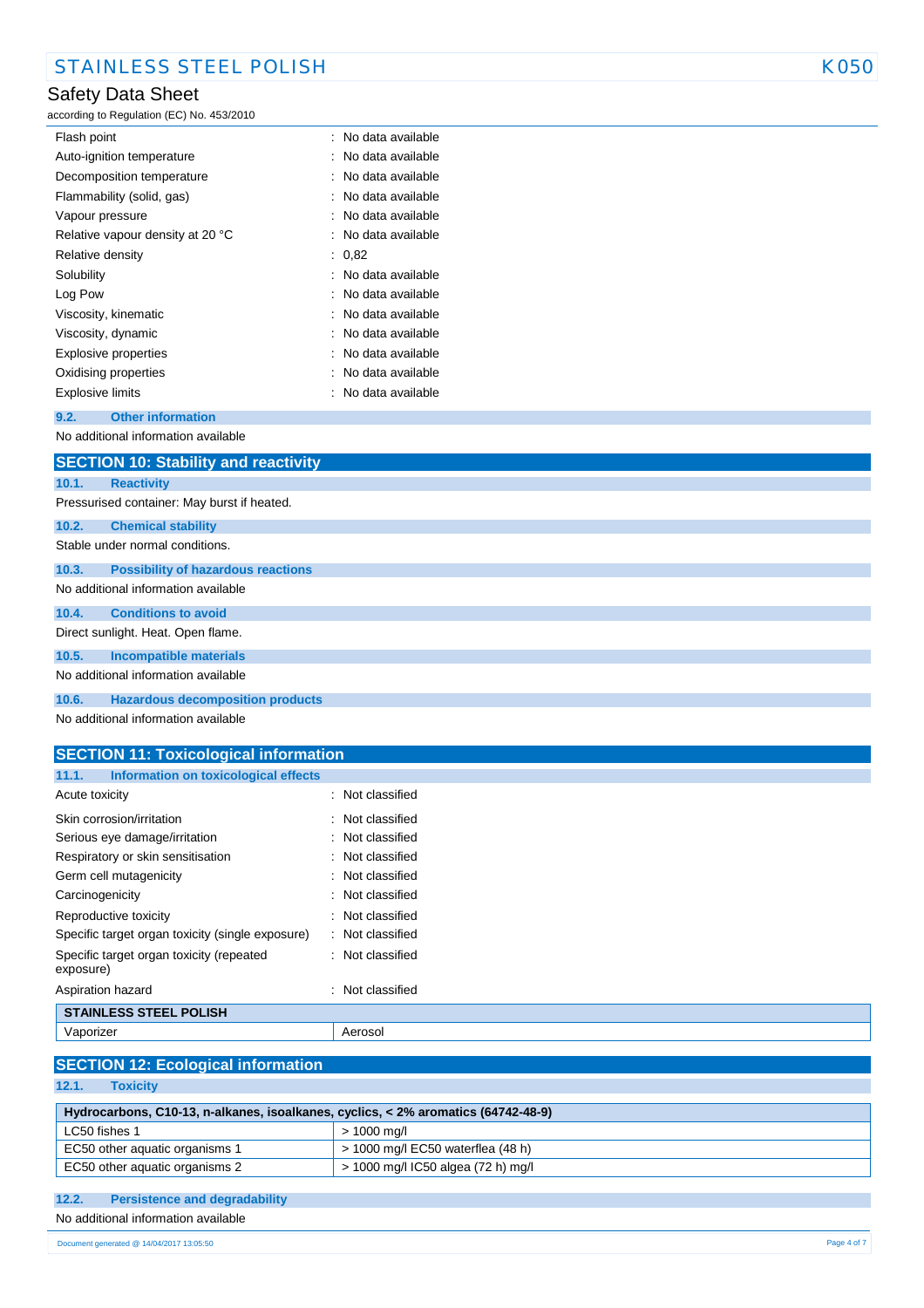| <b>STAINLESS STEEL POLISH</b>                                         |                                          | <b>K050</b> |
|-----------------------------------------------------------------------|------------------------------------------|-------------|
| Safety Data Sheet<br>according to Regulation (EC) No. 453/2010        |                                          |             |
| <b>Bioaccumulative potential</b><br>12.3.                             |                                          |             |
| No additional information available                                   |                                          |             |
| 12.4.<br><b>Mobility in soil</b>                                      |                                          |             |
| No additional information available                                   |                                          |             |
| 12.5.<br><b>Results of PBT and vPvB assessment</b>                    |                                          |             |
| No additional information available                                   |                                          |             |
| 12.6.<br><b>Other adverse effects</b>                                 |                                          |             |
| No additional information available                                   |                                          |             |
| <b>SECTION 13: Disposal considerations</b>                            |                                          |             |
| 13.1.<br><b>Waste treatment methods</b>                               |                                          |             |
| Waste disposal recommendations                                        | : Do not pierce or burn, even after use. |             |
| <b>SECTION 14: Transport information</b>                              |                                          |             |
| In accordance with ADR / RID / IMDG / IATA / ADN                      |                                          |             |
| 14.1.<br><b>UN number</b>                                             |                                          |             |
| UN-No. (ADR)                                                          | : 1950                                   |             |
| UN-No. (IMDG)                                                         | : 1950<br>: 1950                         |             |
| UN-No.(IATA)                                                          |                                          |             |
| 14.2.<br><b>UN proper shipping name</b><br>Proper Shipping Name (ADR) | : AEROSOLS                               |             |
| Proper Shipping Name (IMDG)                                           | AEROSOLS                                 |             |
| Proper Shipping Name (IATA)                                           | : AEROSOLS, FLAMMABLE                    |             |
| Transport document description (ADR)                                  | : UN 1950 AEROSOLS, 2.1, (D)             |             |
| Transport document description (IMDG)                                 | : UN 1950 AEROSOLS, 2.1                  |             |
| 14.3.<br><b>Transport hazard class(es)</b>                            |                                          |             |
| <b>ADR</b>                                                            | : 2.1                                    |             |
| Transport hazard class(es) (ADR)<br>Danger labels (ADR)               | : 2.1                                    |             |
|                                                                       |                                          |             |
|                                                                       | ÷                                        |             |
| <b>IMDG</b>                                                           |                                          |             |
| Transport hazard class(es) (IMDG)                                     | : 2.1                                    |             |
| Danger labels (IMDG)                                                  | : 2.1                                    |             |
|                                                                       |                                          |             |
|                                                                       |                                          |             |
| <b>IATA</b>                                                           |                                          |             |
| Transport hazard class(es) (IATA)                                     | : 2.1                                    |             |
| Hazard labels (IATA)                                                  | : 2.1                                    |             |
|                                                                       |                                          |             |
|                                                                       |                                          |             |
|                                                                       |                                          |             |
|                                                                       |                                          |             |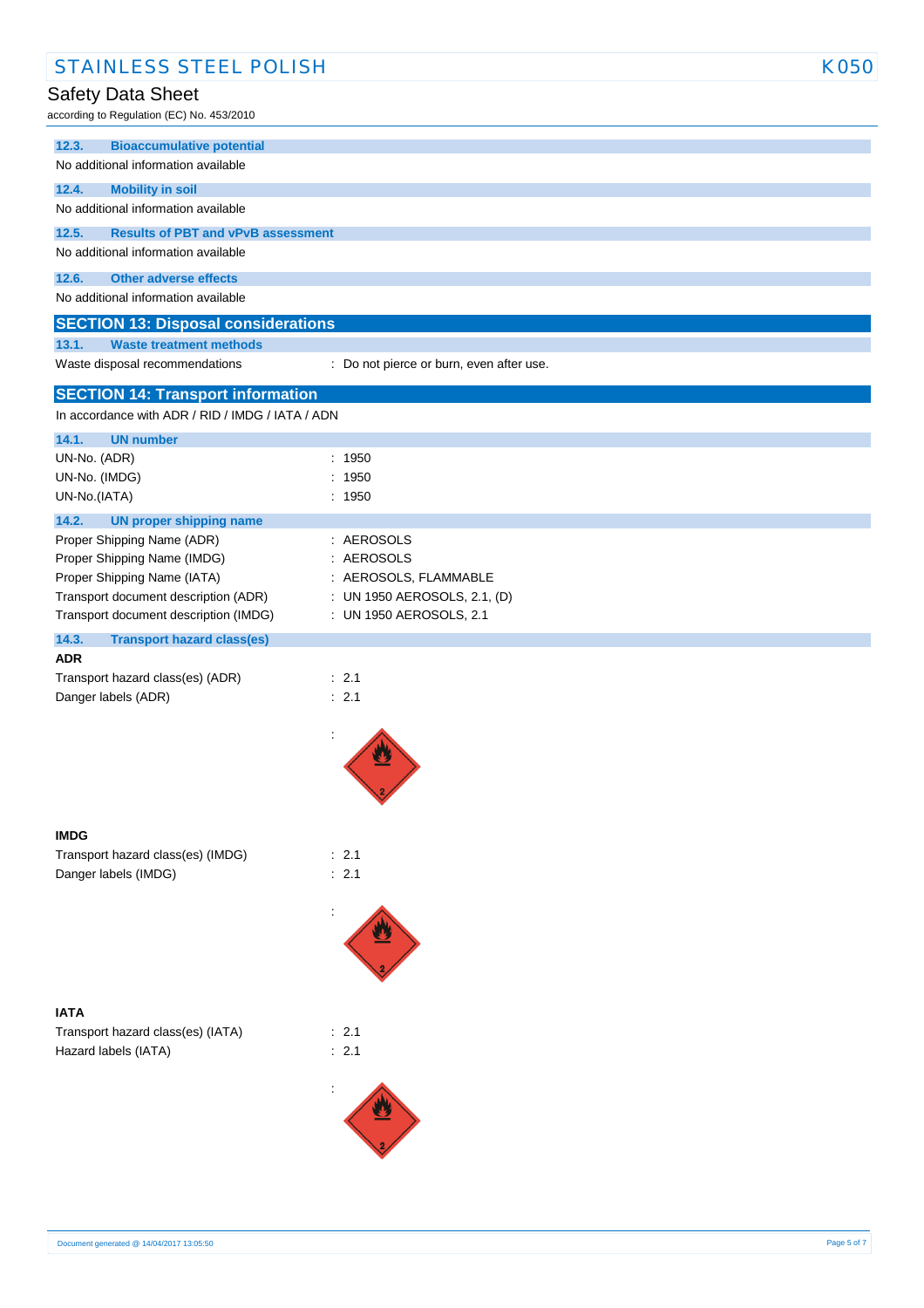according to Regulation (EC) No. 453/2010

| 14.4.<br><b>Packing group</b>         |                                          |
|---------------------------------------|------------------------------------------|
| Packing group (ADR)                   | : Not applicable                         |
| Packing group (IMDG)                  | : Not applicable                         |
| Packing group (IATA)                  | : Not applicable                         |
| 14.5.<br><b>Environmental hazards</b> |                                          |
| Dangerous for the environment         | : No                                     |
| Marine pollutant                      | : No                                     |
| Other information                     | : No supplementary information available |

#### $14.6.$ **14.6. Special precautions for user**

| - Overland transport                                                       |                                                                          |
|----------------------------------------------------------------------------|--------------------------------------------------------------------------|
| Classification code (ADR)                                                  | : 5F                                                                     |
| Special provisions (ADR)                                                   | 190, 327, 344, 625                                                       |
| Limited quantities (ADR)                                                   | 1L                                                                       |
| Excepted quantities (ADR)                                                  | : E0                                                                     |
| Packing instructions (ADR)                                                 | : P207, LP02                                                             |
| Special packing provisions (ADR)                                           | : PP87, RR6, L2                                                          |
| Mixed packing provisions (ADR)                                             | MP9                                                                      |
| Transport category (ADR)                                                   | -2                                                                       |
| Special provisions for carriage - Packages<br>(ADR)                        | : V14                                                                    |
| Special provisions for carriage - Loading,<br>unloading and handling (ADR) | : CV9, CV12                                                              |
| Special provisions for carriage - Operation<br>(ADR)                       | : S2                                                                     |
| Tunnel restriction code (ADR)                                              | : D                                                                      |
| - Transport by sea                                                         |                                                                          |
| Special provisions (IMDG)                                                  | : 63, 190, 277, 327, 344, 959                                            |
| Limited quantities (IMDG)                                                  | <b>SP277</b>                                                             |
| Excepted quantities (IMDG)                                                 | E0                                                                       |
| Packing instructions (IMDG)                                                | $:$ P207, LP02                                                           |
| Special packing provisions (IMDG)                                          | $:$ PP87, L2                                                             |
| EmS-No. (Fire)                                                             | $:$ F-D                                                                  |
| EmS-No. (Spillage)                                                         | $: S-U$                                                                  |
| Stowage category (IMDG)                                                    | : None                                                                   |
| - Air transport                                                            |                                                                          |
| PCA Excepted quantities (IATA)                                             | E <sub>0</sub>                                                           |
| PCA Limited quantities (IATA)                                              | Y203                                                                     |
| PCA limited quantity max net quantity (IATA)                               | 30kgG                                                                    |
| PCA packing instructions (IATA)                                            | 203                                                                      |
| PCA max net quantity (IATA)                                                | 75kg                                                                     |
| CAO packing instructions (IATA)                                            | 203                                                                      |
| CAO max net quantity (IATA)                                                | 150kg                                                                    |
| Special provisions (IATA)                                                  | A145, A167, A802                                                         |
| ERG code (IATA)                                                            | 10L                                                                      |
| 14.7.                                                                      | Transport in bulk according to Annex II of MARPOL 73/78 and the IBC Code |

# **SECTION 15: Regulatory information**

**15.1. Safety, health and environmental regulations/legislation specific for the substance or mixture**

### **15.1.1. EU-Regulations**

Contains no substances with Annex XVII restrictions Contains no substance on the REACH candidate list Contains no REACH Annex XIV substances

### **15.1.2. National regulations**

# IBC code : Not applicable.